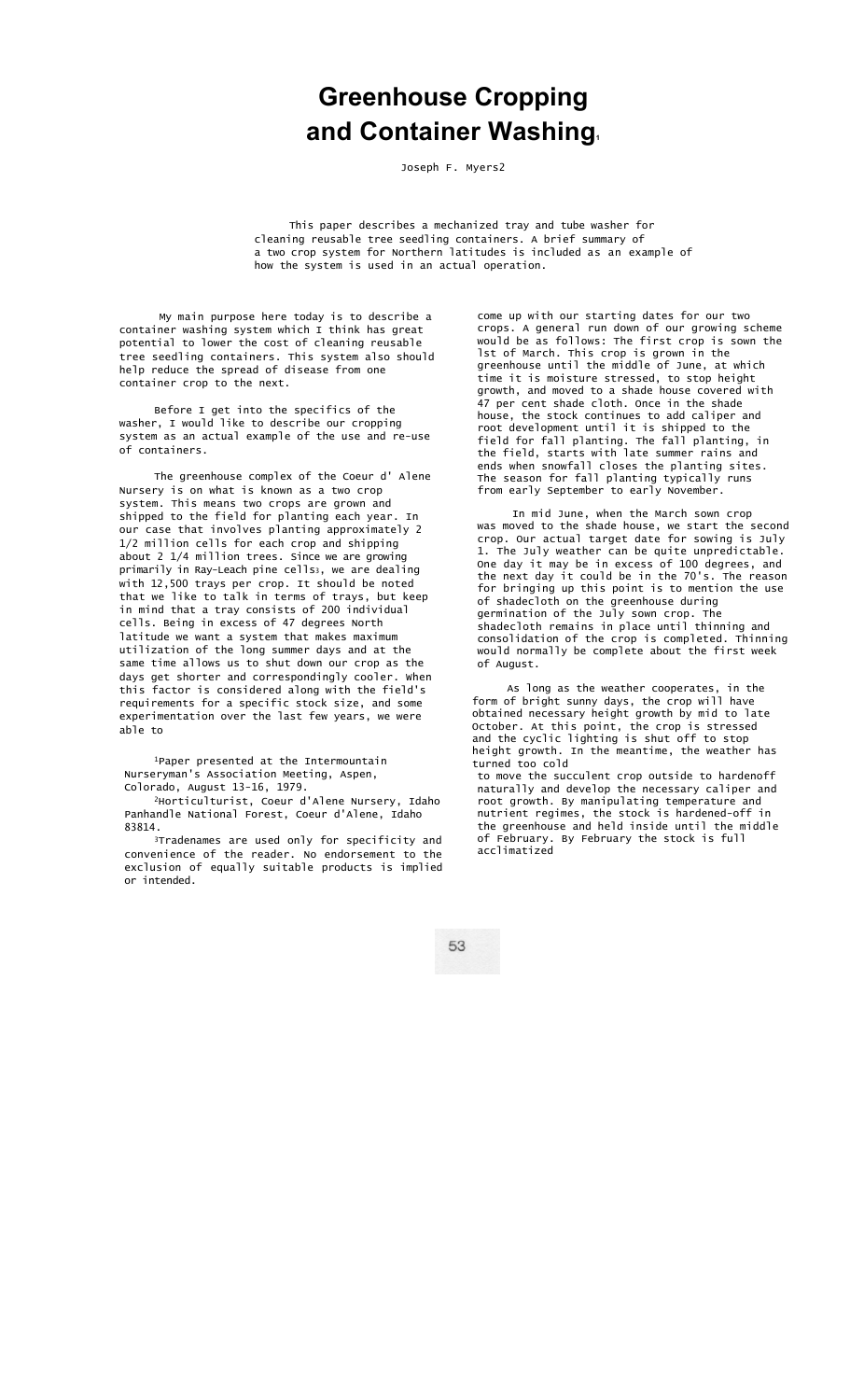and is moved outside to make room for the March 1st sowing. The crop that is moved to the shade house in February is shipped to the field for spring planting which runs from April to the middle of June. This is a brief summary of how our cropping system works.

Because of the many variables involved, especially the unpredictable planting weather, we have found it best to maintain somewhere between 2 1/2 to 3 full sets of containers for each greenhouse. This number of containers allows us to have one set in the greenhouse, one set in the shade house, and almost one complete set in the field at any given time.

Now this is where we have to air our dirty laundry. As I mentioned earlier we use primarily Ray-Leach pine cells ' This means we have approximately 25,000 dirty trays per year which must be cleaned prior to reuse. For the most part the dirty containers from one crop are returned with the shipment of the most recent crop. For example, containers shipped to the field in the spring are returned on the same truck which delivers a fall shipment. These containers would then be recleaned and used for the July 1st sowing.

Our old system consisted of knocking the remaining media from the cells, filling in blanks where cells were missing, and soaking the trays and cells in a stock tank containing a water and chlorox solution. This was a rather time consuming process, when you figure that it took four people working full time four weeks to wash 5,340 trays. This averages out to only 8.3 trays cleaned per person per hour. With this in mind, we set out to develop a mechanized system of washing the dirty trays. Working with our mechanic, Ralph Purcell, we came up with an idea for an open mesh conveyor moving through an enclosed chamber containing three series of high pressure jets. The last set of jets is fed by a steam cleaner, to provide high temperature water mixed with steam to sterilize the trays and cells.

We have found, using this system, three workers can wash 1,500 trays per day. So, in about eight days, we can wash enough containers for an entire sowing. This is quite a time savings over the old system. Now this does not describe the complete picture. There is still a need for some pre-clean of cell filled with media, or anything else they may contain when they are returned from the field. For the most

part, four additional people can do the precleaning to keep the other people supplied on the container washer. As the quality of the crops increase, the need for pre-cleaning decreases because there are fewer plugs containing media from stripped out trees. If you include both the pre-cleaning, washing, and stacking, it works out to 26.8 trays cleaned and stored per person per hour. This means we are able to complete the cleaning job in about 1/3 of the time it took previously to the use of the washer.

Now let's talk dollars and cents. The cost to fabricate and build the container washer was less than \$4,000. Based on the cost of the washer and prevailing labor cost, each Nursery will have to decide on the economics for their individual situation. In the case of our operation, we are realizing an actual savings of \$0.61 for each container washed. Based on 25,000 trays, this amounts to a gross savings of \$15,250 per year.

At this point, I would like to show you a few slides and explain some specifics on how this unit works:

 $S$ lide  $l$ .--The trays are brought to the cleaning machine on a wagon. At this point the trays have been pre-cleaned (i.e., media, etc. removed). Note the steam cleaner and the large storage tank. The water storage tank was found to be necessary because we were pumping about 15 gallons of water per minute at 100 PSI through the first two series of fourteen 8,008 teejets. As it turned out, a single garden hose could not supply the necessary water, so an interim storage tank fed by two hoses was used. You might also note the water flowing away from the washer. We decided at the very early stages of design, that it would be too difficult and expensive to look at a filtration system to enable us to reuse the water.

Slide 2.--In the foreground you can see the dirty trays being fed into the washer. In the background you might notice two stacks of containers. The rear stack (outside the doorway) are broken trays which will be stored separately for later repair. We have found that a mixture of acetone and formaldehyde works as a very effective glue on damaged trays.

Slide 3.--Here we are demonstrating that the washer will take super cells as well as pine cells. The machine is equipped with adjustable siderails so different widths of containers may also

54